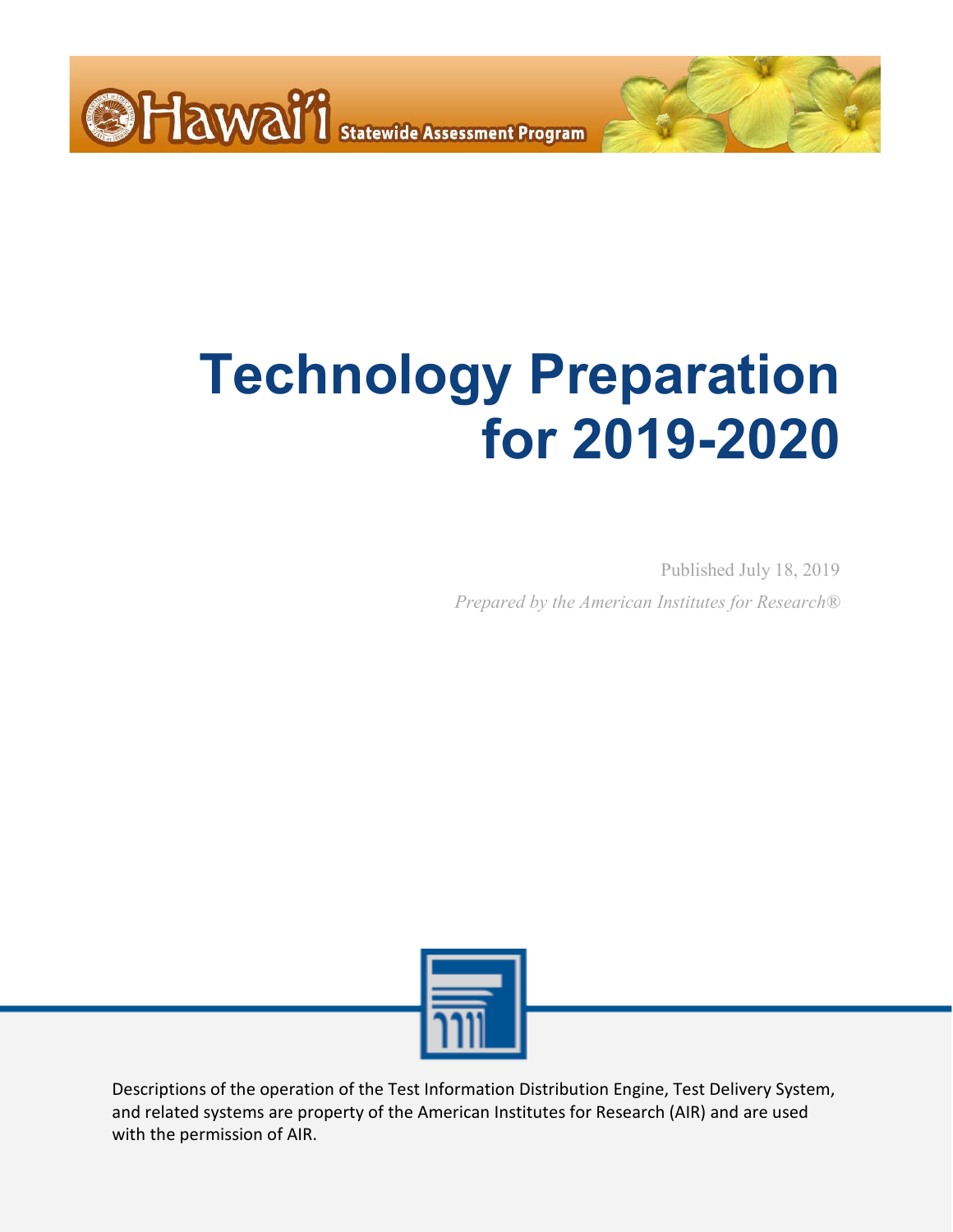## **Overview**

The purpose of this document is to provide schools, complexes, test coordinators and technology coordinators advance notice of the support updates that AIR will be making in the summer of 2019 in preparation for the 2019-2020 school year. This will allow complexes and schools to plan their summer technology activities before updated documentation is posted. Deprecated operating systems and browsers will no longer be supported, and AIR's testing systems **cannot** be accessed using these beginning **September 1.**

## **Operating Systems**

Below is summary of the support changes for each operating system beginning **September 1, 2019**. If you are currently using a version scheduled to be deprecated, plan to move to a supported version no later than September 1.

| <b>Operating</b><br><b>System</b> | <b>Additional Versions Supported</b>                                                                                                                                                                          | <b>Deprecated</b><br><b>Versions</b> |
|-----------------------------------|---------------------------------------------------------------------------------------------------------------------------------------------------------------------------------------------------------------|--------------------------------------|
| <b>Windows</b> <sup>a</sup>       | Windows 10 (1903 when released and tested)<br>Windows 10 in S mode (1903 when released and tested)<br>Note: The Microsoft Take-a-Test App must be used for<br>secure student testing on Windows 10 in S mode. | <b>None</b>                          |
| <b>Mac</b>                        | 10.15 when released and tested or at end of 2019-20 SY<br>(whichever dates comes first).                                                                                                                      | 10.9                                 |
| <b>Linux</b>                      | Fedora 29 & 30 when released and tested<br>Ubuntu 20.04 when released and tested                                                                                                                              | Fedora 27 & 28<br>Ubuntu 14.04       |
| <b>Chrome</b> <sup>b</sup>        | 75 and above                                                                                                                                                                                                  | 74 and below                         |
| ios                               | 13 when released and tested                                                                                                                                                                                   | 10                                   |

**<sup>a</sup>** Windows 7 will be deprecated *following* the 2019-2020 school year. This is due to Microsoft's plan to end extended support for this version in January 2020.

**<sup>b</sup>** AIR will support any device that Google actively supports for auto-update. AIR will not support any device that Google does not support for auto-update. Information on Google's auto-update policy, including currently supported devices, can be found at

<https://support.google.com/chrome/a/answer/6220366>